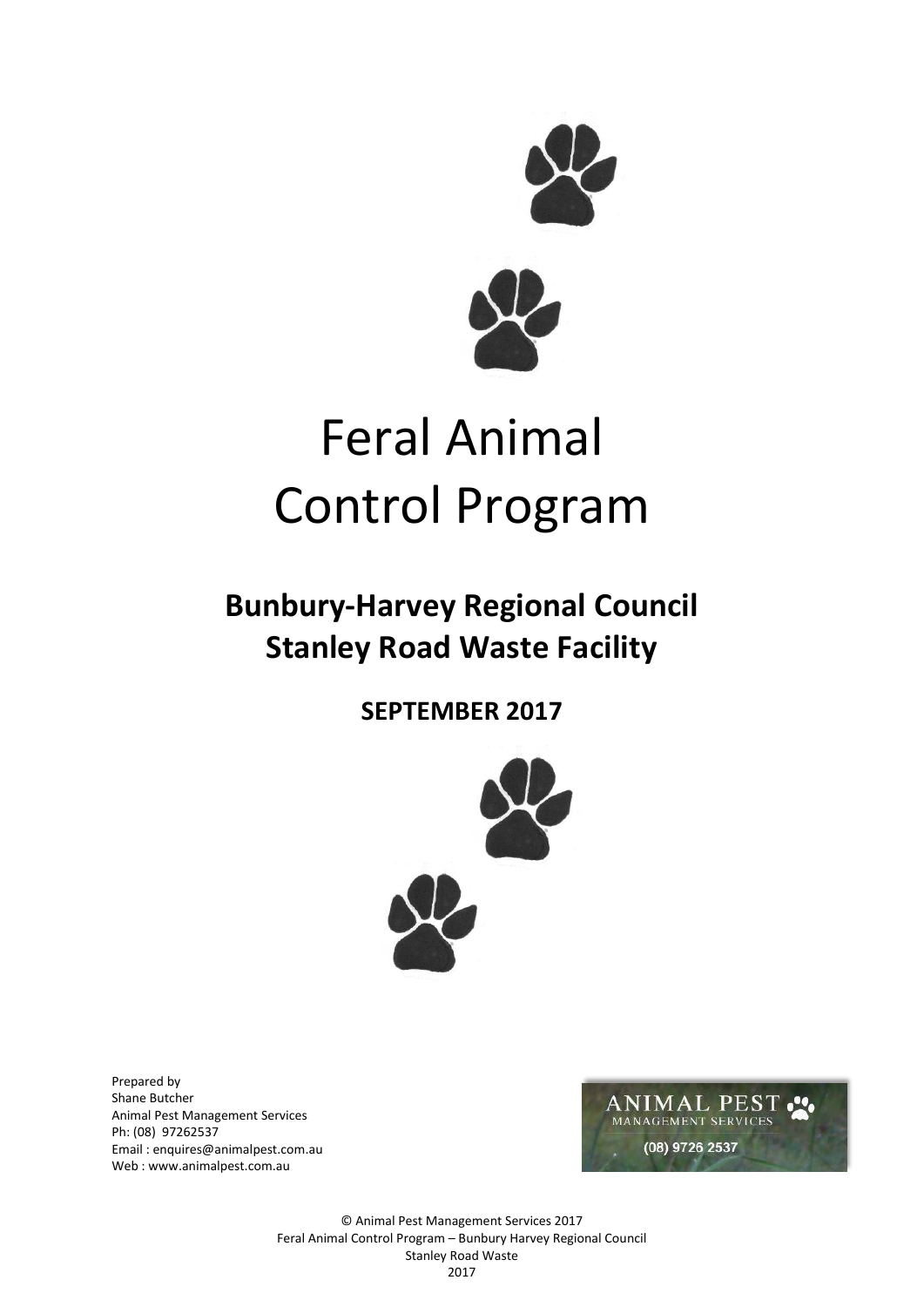#### **DISCLAIMER**

The information contained in this document is the Intellectual Property of Wildlife Services Pty Ltd for the Butcher Family Trust, trading as Animal Pest Management (APMS) and remains the property of the company in perpetuity. This document, or any part of it, cannot be reproduced, copied, used, disseminated or distributed to any person, electronically, verbally or otherwise, it is not to be directly sent to any other party apart from by Animal Pest Management Services without express written consent of the director of APMS.

Animal Pest Management Services assumes no liability for any loss resulting from errors, omission or misrepresentations made by others.

#### **1 Introduction**

Animal Pest Management Services (APMS) have conducted feral cat and fox control programs regularly since 2013 at the Stanley Road Waste Facility Management Site (SRWFMS).

This report outlines the program undertaken during September 2017, with results, findings and recommendations.

#### **2 Program and Methodology**

During previous programs the emphasis was on feral cat control due to the high numbers present throughout site. However, this program (along with the March 2017 program) had a strong emphasis on conducting a high level of control on foxes as well as feral cats. The impact that foxes have on native fauna is likely to be equal, if not greater than that of feral cats. In fact, foxes are regarded as a keystone species as they reduce biodiversity and impact on the survival rates of native animal through predation throughout large areas of entire ecosystems. Foxes are also considered a threat to 14 species of birds, 48 species of mammals, 12 species of reptiles and two (2) species of amphibians.

Significant research has demonstrated the effects of fox predation, as described below. Foxes are seen as a major pest species threatening the long-term survival of a range of native fauna (G. Saunders *et al* 1995). Foxes have been identified as a factor limiting the success of seven out of 10 mainland reintroductions of native fauna (Managing Vertebrate Pests; Foxes 1995). Foxes have had a significant impact across mainland Australia through predation on both native wildlife and introduced domestic animals (National Parks and Wildllife NSW 1999.). Predation by the fox is considered to be a major threat to the survival of native Australian fauna. Small ground dwelling mammals between 35 grams and 5.5kg and ground-nesting birds are at greatest risk (Burbidge and McKenzie, 1989 and National Parks and Wildllife NSW 1999).

We therefore implemented a trapping program tailored to target both foxes and feral cats simultaneously. This trapping program was undertaken between the 18<sup>th</sup> and 22<sup>nd</sup> of September (inclusive).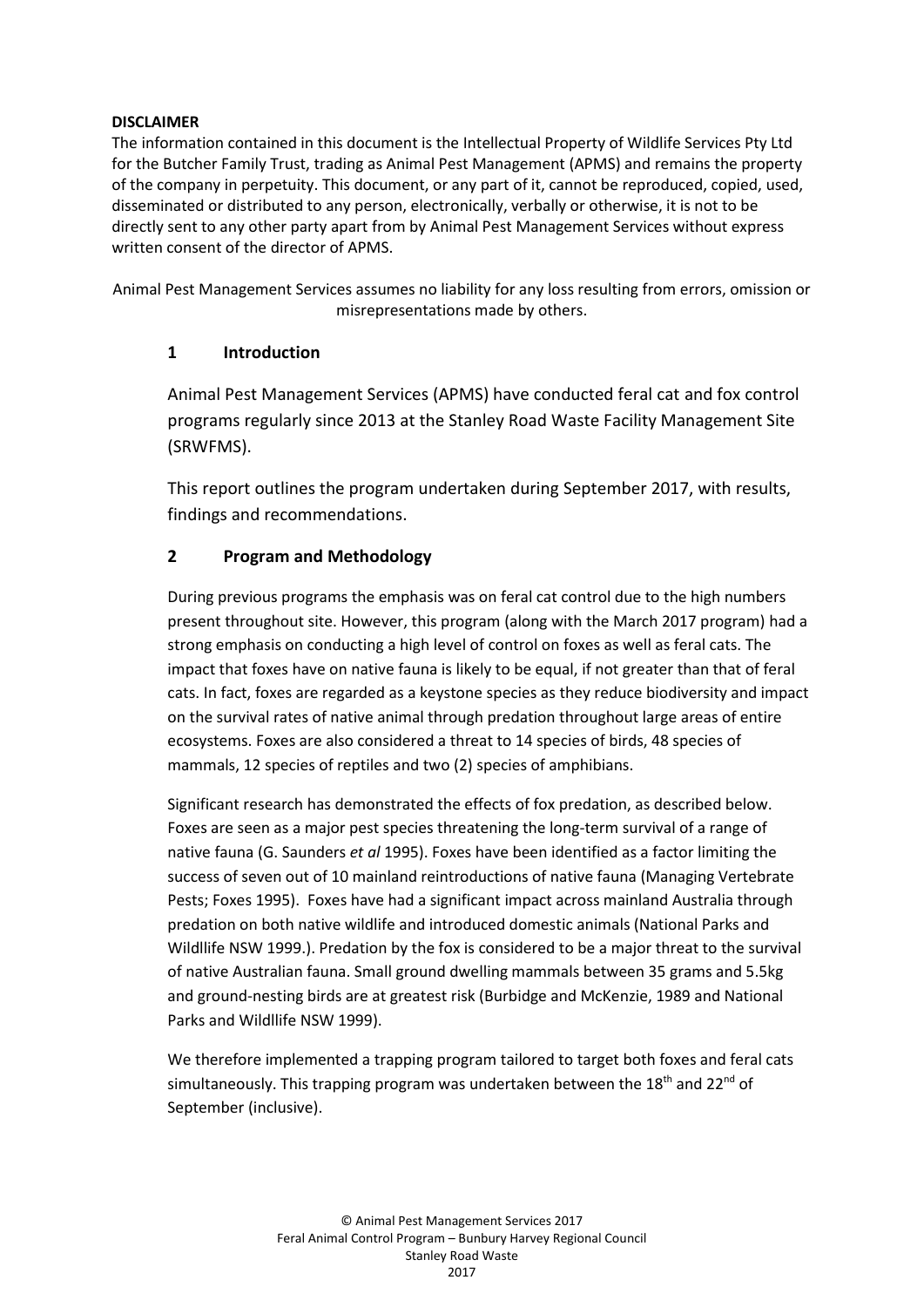The feral cat and fox trapping control program was conducted for Bunbury-Harvey Regional Council in order to remove feral cats and foxes from the Stanley Road Waste Facility site as well as maintain low population levels of both pest species. Both feral cats and foxes are likely to have a detrimental impact on native fauna, especially any quenda (*Isodon obesulus*) that are present throughout site through predation. Because of this feral cats should be controlled continuously.

The primary objective of the control program was to reduce the negative impact on the native fauna population caused by foxes and feral cats through predation.

Feral cat control was carried out in the Stanley Road Waste site using only cage traps. These traps were strategically set in areas where recent feral cat activity was present, or where experience and history suggested that feral cat activity was likely to occur within the vicinity, or where recent sightings had been reported to.

The cage traps were set late each evening and checked early each morning. Once checked each morning, all cage traps were closed off with the bait/lure removed. This was to avoid capturing any non-target species during the heat of the day. Traps were also set in areas where they would reduce the chance of capturing a non-target species.

Any feral cats caught in traps were assessed for any domestication such as collar, microchip, tattoo or even domestic tendencies or behavioural traits. Cats which were deemed feral were to be removed from site and humanely euthanised in a safe location and disposed of by burial.

Fox control consisted of using rubber-jawed foot-hold traps set strategically in areas where recent fox activity was present, or where experience and history suggested that fox activity was likely to occur, or where recent sightings had been reported to.

Once the foot-hold traps were set, they remained set for the duration of the control program. The traps were checked early each morning. Traps were also set in areas or in certain ways where they would reduce the chance of capturing a non-target species.

#### **3 Findings and Results**

During the trapping program, a total of one (1) feral cat was caught. The details of the feral cat can be seen below in Table 2. The trapping program was undertaken over 4 consecutive nights.

In the Table 1 below, we have outlined the total captures of feral cats since 2013 during each trapping program.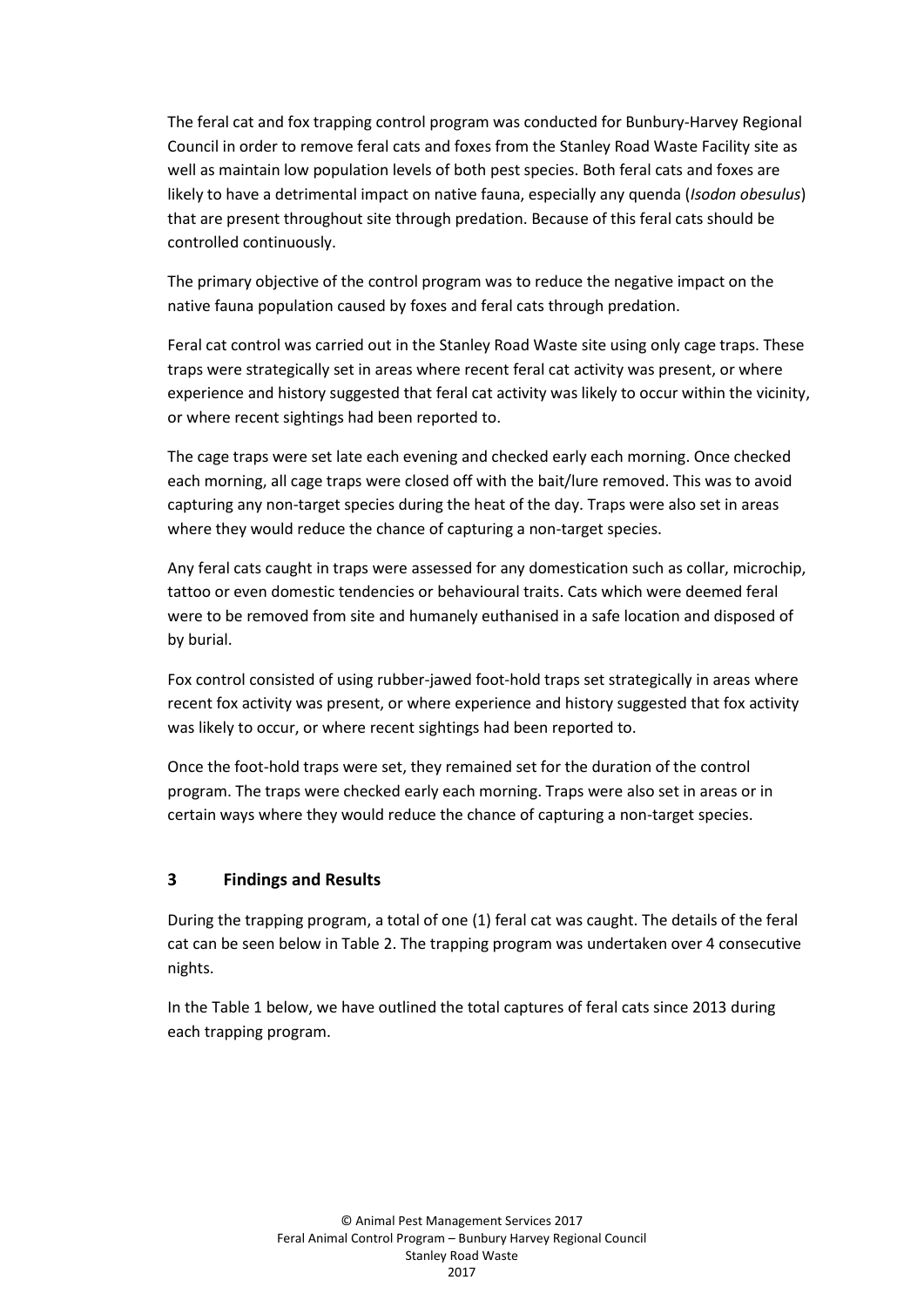Table 1. Details of the feral cats captured during each control program between 2013-2017.

| <b>PROGRAM DATE</b> | <b>NUMBER OF FERAL</b><br><b>CATS CAUGHT</b> |
|---------------------|----------------------------------------------|
| September 2017      | 1                                            |
| <b>March 2017</b>   | $\overline{2}$                               |
| MAY / JUNE 2016     | 0                                            |
| <b>JULY 2015</b>    | 0                                            |
| JANUARY 2015        | 1                                            |
| <b>JULY 2014</b>    | 6                                            |
| DECEMBER 2013       | 1                                            |
| <b>JULY 2013</b>    | 3                                            |
| FEBRUARY 2013       | 13                                           |
| <b>TOTAL</b>        | 25                                           |
| <b>AVERAGE</b>      | 2.6                                          |

Graph 1. Demonstration of Number of Cats Caught in Every Trapping Program



© Animal Pest Management Services 2017 Feral Animal Control Program – Bunbury Harvey Regional Council Stanley Road Waste 2017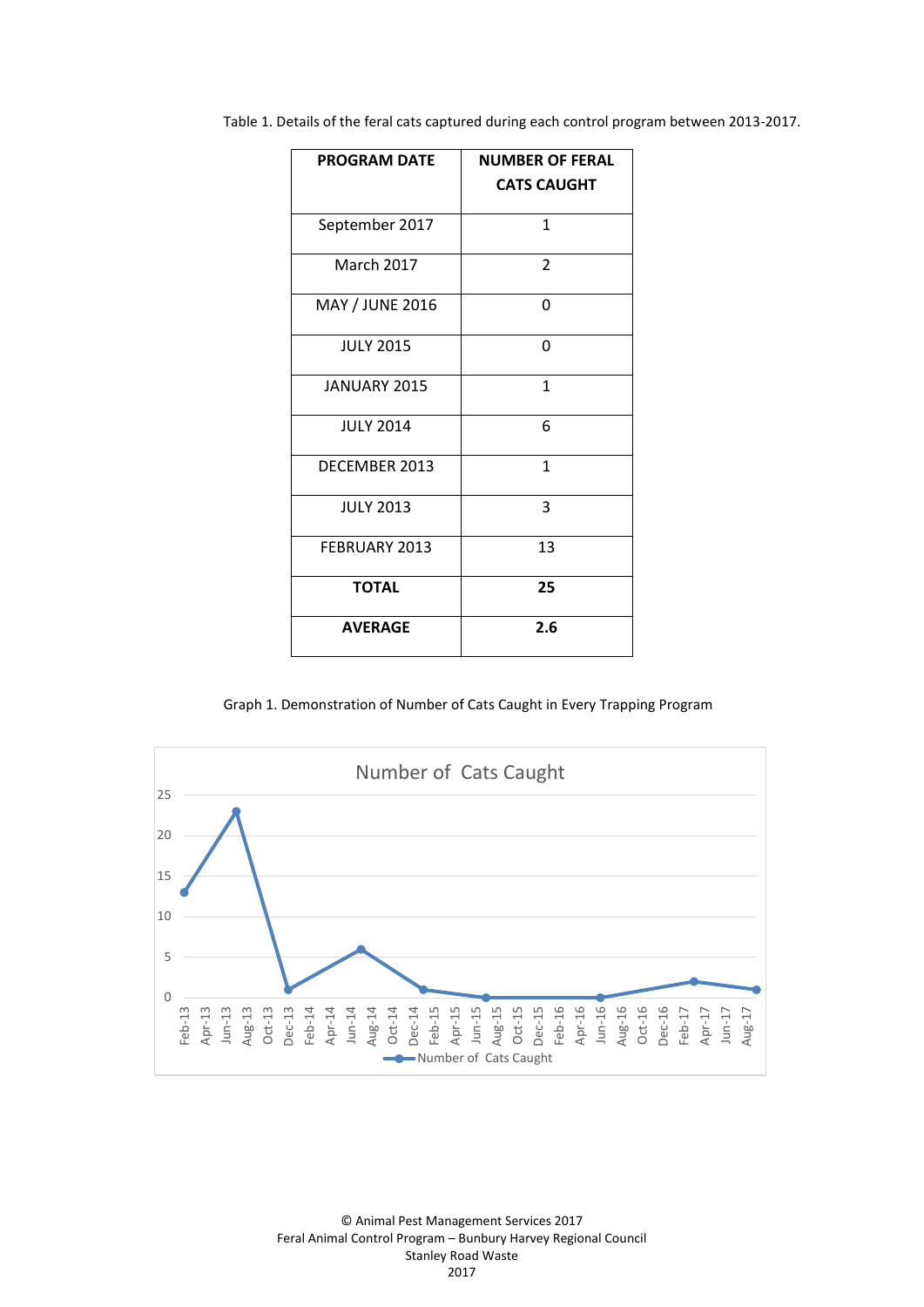Table 2. Details of the feral cats captured during the control program.

| Date captured              | Sex    | Weight | <b>Colouration</b> | <b>Stomach</b><br>contents | <b>Comments</b>           |
|----------------------------|--------|--------|--------------------|----------------------------|---------------------------|
| 20 <sup>th</sup> September | Female | 3.0kg  | Black              | Empty                      | Quite a healthy feral cat |



During the trapping program, we also caught one (1) fox. The fox was an adult female. The details of this fox can be seen below in Table 3. The trapping program was undertaken over 4 consecutive nights.

Table 3. Fox Capture Details

| <b>DATE</b> | <b>LOCATION</b>                                                                                                                       | <b>SEX</b>                                                                 | <b>WEIGHT</b>    | <b>COMMENTS</b>                        |
|-------------|---------------------------------------------------------------------------------------------------------------------------------------|----------------------------------------------------------------------------|------------------|----------------------------------------|
| 20/09/17    | <b>SRWFMS</b>                                                                                                                         | Female                                                                     | $4.4 \text{ kg}$ | Estimated to be between 1-2 years' old |
|             |                                                                                                                                       | Figure 2. An adult female fox caught on the 20 <sup>th</sup><br>September. |                  |                                        |
|             | © Animal Pest Management Services 2017<br>Feral Animal Control Program - Bunbury Harvey Regional Council<br><b>Stanley Road Waste</b> |                                                                            |                  |                                        |

2017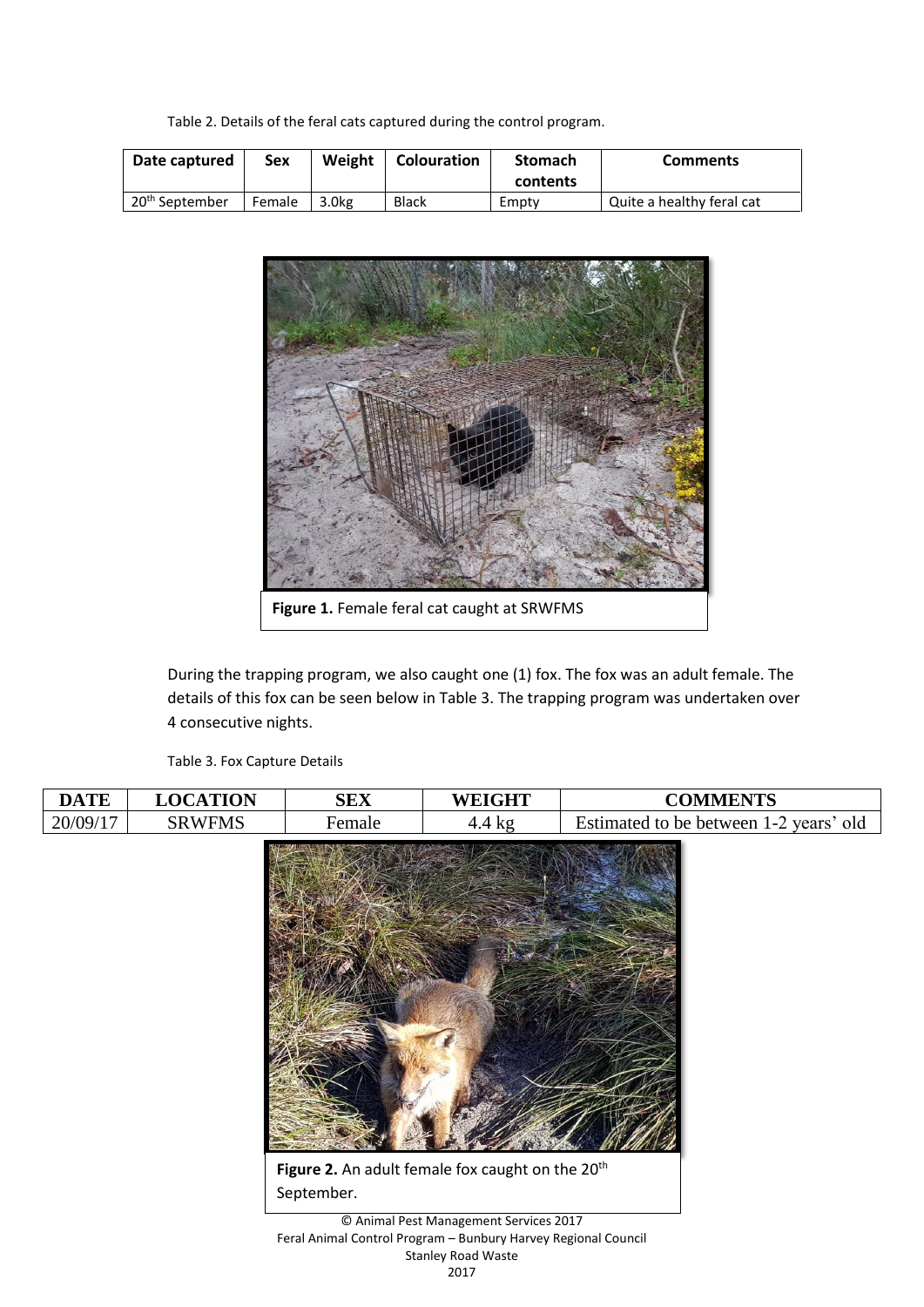The fox activity seemed to have reduced since the previous control program (March) and after the removal of this one female fox, there was no evidence of any other fresh fox activity.

With the abundant resources of food and habitat, it is likely that neighbouring foxes are going to migrate into this area after the removal of this residential adult fox. Migration will probably occur quite quickly as the surrounding area has a high population of foxes due to lack of control or irregular control. Given that this control program was undertaken in September, and the peak dispersal period for sub-adult foxes is in December/January, it is highly likely that 'new' foxes will migrate towards the SRWFMS site in the near future.

With two (2) males foxes caught in the previous control program, we assumed that a female fox would likely have remained post that control program. This female caught in the September program may have been the remaining fox from the March program.

The capture of an adult female fox post breeding season is a good outcome in terms of reducing the level of recruitment of juvenile foxes.

#### **3.1 Non-target Capture**

No non-target animals were caught during the program either. This is probably attributed to the areas and way APMS set up the cages in order to reduce non-target captures.

In Previous programs, there have been non-target native animal captures during feral cat trapping programs. The non-target native species caught is listed below in Table 4.

| <b>PROGRAM DATE</b>    | <b>NUMBER OF NON-</b><br><b>TARGET ANIMALS</b><br><b>CAUGHT</b> | <b>SPECIES OF NON-</b><br><b>TARGET</b> |
|------------------------|-----------------------------------------------------------------|-----------------------------------------|
| SEPTEMBER 2017         | $\mathbf{1}$                                                    | <b>CROW</b>                             |
| <b>MARCH 2017</b>      | $\Omega$                                                        |                                         |
| <b>MAY / JUNE 2016</b> | O                                                               |                                         |
| <b>JULY 2015</b>       | $\mathfrak{p}$                                                  | QUENDA                                  |
| <b>JANUARY 2015</b>    | U                                                               |                                         |
| <b>JULY 2014</b>       | ŋ                                                               |                                         |
| DECEMBER 2013          | 1                                                               | QUENDA                                  |

Table 4. Number and Species of Non-Target Native Animals Caught in Cat Trapping Programs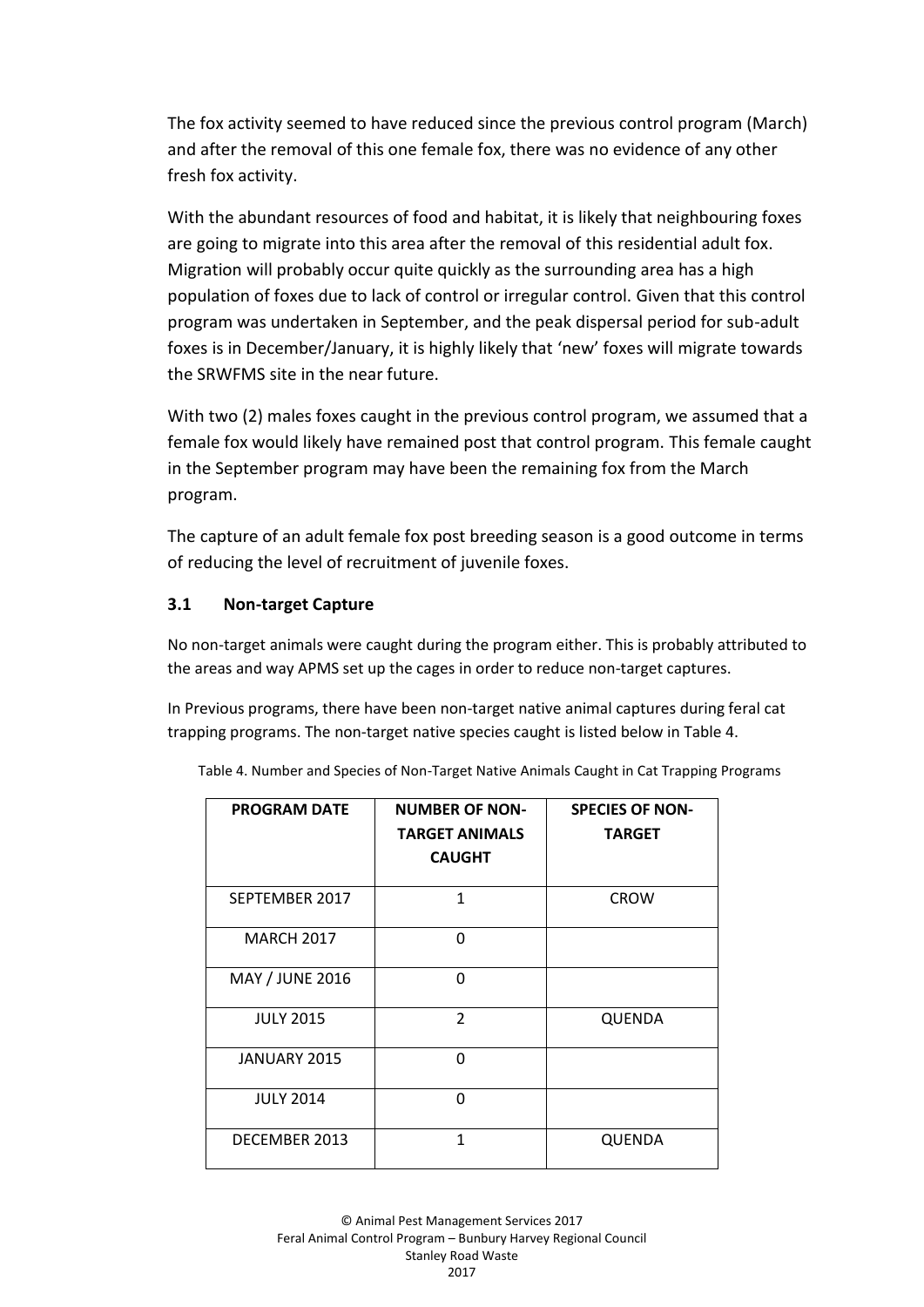| <b>JULY 2013</b> | 3 | QUENDA / BRUSHTAIL |
|------------------|---|--------------------|
|                  |   | <b>POSSUM</b>      |
| FEBRUARY 2013    |   | <b>QUENDA</b>      |
| <b>TOTAL</b>     |   |                    |
| <b>AVERAGE</b>   |   |                    |

The main native species previously caught have been quenda (*Isoodon obesulus*). A brushtail possum (*Trichosurus vulpecula*) has also been caught within the Stanley Road waste site.

Although we conduct trapping programs to reduce capturing non-target species, it can be a good indication that native fauna is still present within site. Quenda and possums are highly susceptible to predation from both feral cats and foxes, therefore control of these predatory feral animals is a key to ensuring the survivorship of native fauna. The nil capture of both of these species in the last two trapping programs may indicate that there are now low population levels.

During this program a crow was caught in a fox trap (foot-hold trap). Unfortunately the crow was held in the trap for an extended period of time and the rubber jaws of the trap came loose. This meant that the rubber jaws then came off the trap, which is a poor outcome because it can lead to more severe injuries without the rubber cushioning. This outcome was detrimental and every effort should be made to ensure no non-targets are captured and that injuries are reduced through properly assembled traps in future control programs.

#### **4 Discussion**

The presence of foxes within Stanley Road Waste Facility site is a cause for concern, as significant research has demonstrated the effects of fox predation. This is described below in further detail. The capture of an adult female fox is a good result and trapping should be undertaken again in the near future.

Table 5 below illustrates the number of foxes caught during previous programs, however it should be noted that the most recent trapping program was the only one where foxes were heavily targeted.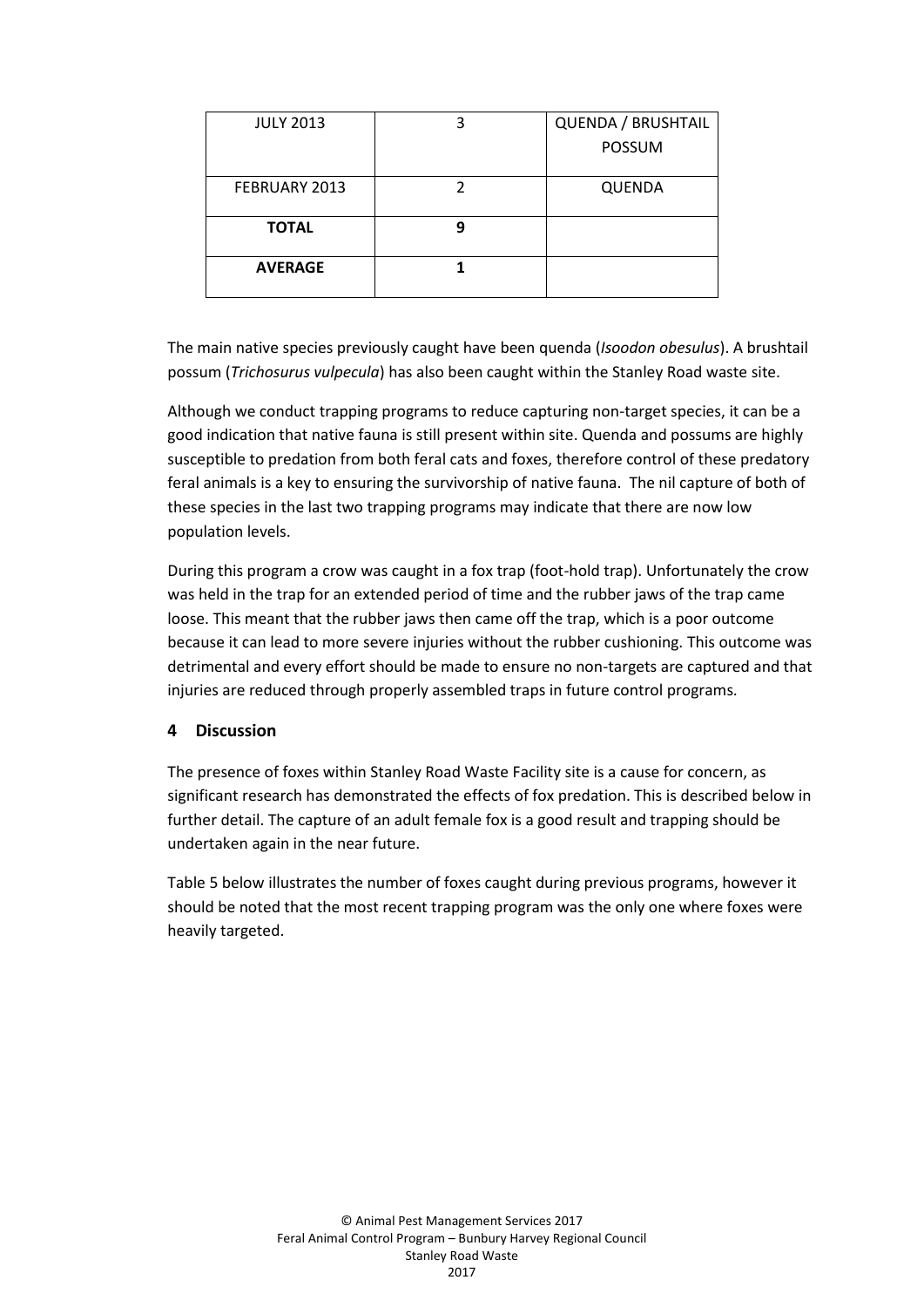| <b>PROGRAM DATE</b> | <b>NUMBER OF</b>    |  |
|---------------------|---------------------|--|
|                     | <b>FOXES CAUGHT</b> |  |
| SEPTEMBER 2017      | 1                   |  |
| <b>MARCH 2017</b>   | $\overline{2}$      |  |
| MAY / JUNE 2016     | O                   |  |
| <b>JULY 2015</b>    | 0                   |  |
| <b>JANUARY 2015</b> | $\mathbf{1}$        |  |
| <b>JULY 2014</b>    | 0                   |  |
| DECEMBER 2013       | $\mathbf{1}$        |  |
| <b>JULY 2013</b>    | O                   |  |
| FEBRUARY 2013       | ŋ                   |  |
| <b>TOTAL</b>        | 5                   |  |

Table 5. Number of Foxes Caught During Feral Cat Trapping Programs

Foxes are seen as a major pest species threatening the long-term survival of a range of native fauna (G. Saunders *et al* 1995). Foxes have been identified as a factor limiting the success of seven out of 10 mainland reintroductions of native fauna (Managing Vertebrate Pests; Foxes 1995). Foxes have had a significant impact across mainland Australia through predation on both native wildlife and introduced domestic animals (National Parks and Wildllife NSW 1999.). Predation by the fox is considered to be a major threat to the survival of native Australian fauna. Small ground dwelling mammals between 35 grams and 5.5kg and ground-nesting birds are at greatest risk (Burbidge and McKenzie, 1989 and National Parks and Wildllife NSW 1999).

Based on foxes being present within site and the above facts about the detrimental impact foxes have upon native fauna in Australia, we recommend that foxes continue to be targeted specifically through trapping programs which should be conducted regularly.

Feral cats have threatened the survival of over 100 native fauna species within Australia. They have caused the extinction of some ground-dwelling birds and small to medium-sized mammals. They are a major cause of decline for many land-based endangered animals which include; the bilby, bandicoot (quenda), bettong and numbat. Many native animals are struggling to survive or unable to reproduce at a rate where population growth can occur so reducing the number of these native animals that are killed by feral cats will allow their populations to propagate (Australian Government, Department of the Environment).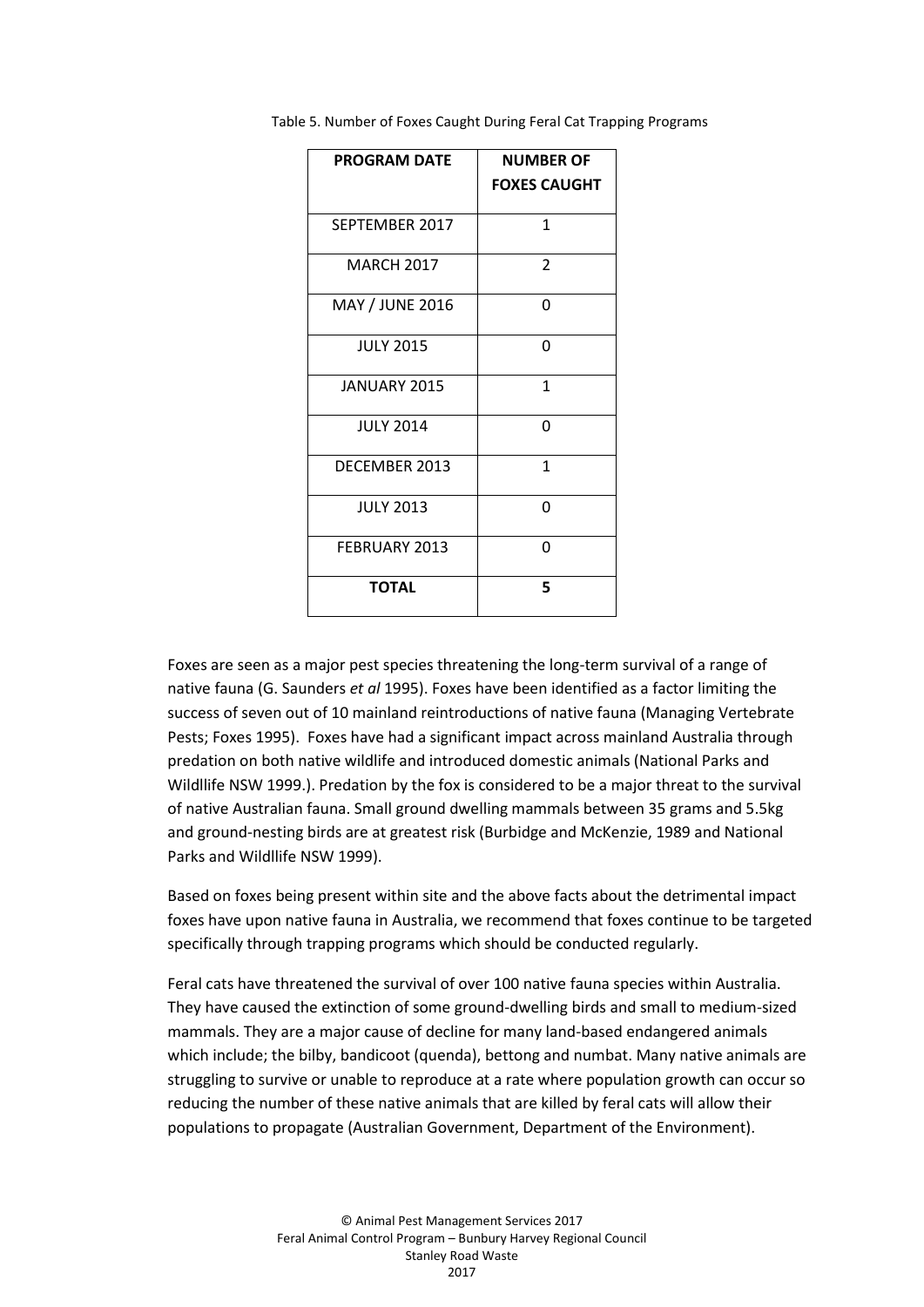Predation by feral cats is listed as a key threatening process under section 188 of Australia's national environment law, the Environment Protection and Biodiversity Conservation Act 1999 (EPBC Act 1999). Feral cats also pose the potential risk for spreading diseases which are transmissible to humans, such as toxoplasmosis.

The capture of two feral cats on site is quite an effective result. This will lessen the impact that feral cats have on native fauna through predation, however control should be continued through regular trapping events in order to maintain low numbers and low impacts on the environment.

#### **5 Recommendations**

It is our recommendation that feral cat control programs continue around the Stanley Road Waste Facility site on a regular basis as part of a coordinated effort to reduce and manage the populations of feral cats around the Kemerton Industrial area. APMS already conducts feral cat control in nearby land for tenures such as Landcorp, Cristal Mining and Simcoa, therefore by including the waste facility site, we can incorporate a larger area where control is undertaken. This can increase the effectiveness and efficiency of future programs through coordination as a greater area will be targeted, more feral cat territories will be encompassed and a higher population of feral cats can be controlled. Ongoing and regular control will avoid a rise in the feral cat populations and reduce the likelihood of reinvasion from surrounding areas that do not conduct regular control. By conducting regular control programs we can also target any feral cats that have migrated into these areas from neighbouring "uncontrolled" sites, as it is likely that there are other feral cat populations in surrounding areas. Conducting regular control will assist in protecting any native vertebrate species on site as well, particularly quenda as they are highly susceptible to feral cat predation.

At the moment, the only legal form of feral cat control is through trapping using cage traps. It is highly recommended that feral animal control programs are conducted as a minimum twice annually and are coordinated with adjoining tenures. By coordinating the trapping programs, we can not only reduce the costs because it is more efficient to target multiple properties at the same time, but it will also increase the effectiveness of each program as we can target a greater area, thus likely to remove more feral cats, which will reduce the incursion level onto Stanley Road Waste site.

Control can coincide with peaks in activity levels based on feral cat ecology, in order to achieve a more long term reduction in feral cat numbers. APMS recommends that control through trapping should be undertaken again in September after the peak breeding cycle of May/June and if warranted through activity. Sightings or feral cat activity should continuously be reported to Bunbury-Harvey Regional Council Environmental team so that when control is undertaken, these areas can be targeted.

Any control programs for feral animals should be undertaken by experienced, licenced and professional operators, as the welfare of both target and possible non-target animals remains paramount to any control program. Any lapse in welfare outcomes by poorly conducted control programs is a negative result to any animal and should not be tolerated.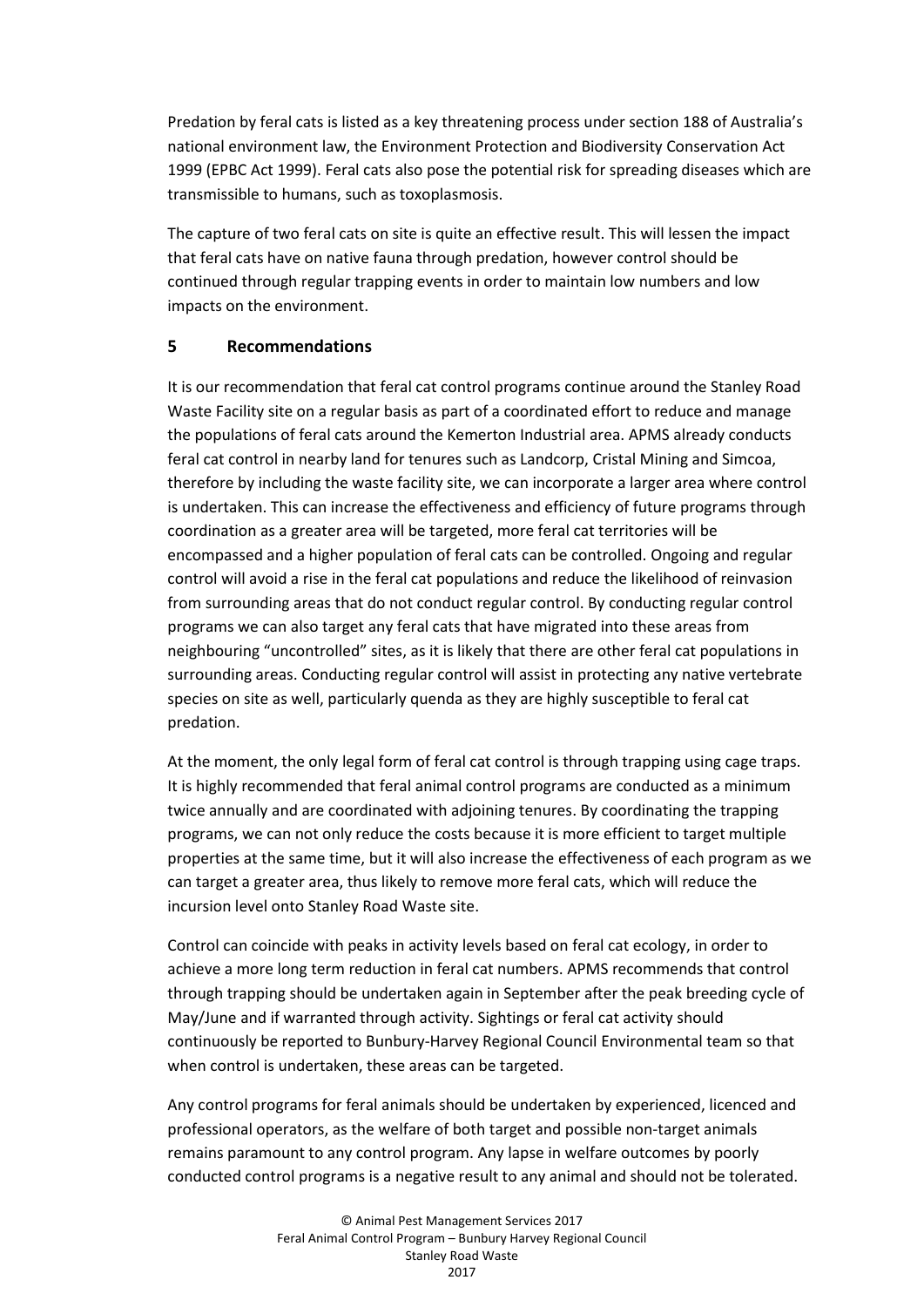As APMS can conduct all facets of the trapping program which includes setting traps, checking traps, removing caught animals and euthanizing any feral cats, we can conduct the program effectively and efficiently with humaneness a key aspect of any control program we undertake.

We strongly recommend that targeted fox control is continued in the next trapping program. Targeting foxes through trapping can provide key data on the number of foxes caught and number of foxes remaining (if any) during each control program, whereas 1080 baiting does not provide that information as the baits taken are not a true indication of the fox population as a number. Through trapping we can do the capture-removal method of monitoring where a definite number of foxes have been removed, we can then determine the number of remaining foxes.

By trapping foxes we can also assess the individuals during autopsies, which we conduct on all foxes and feral cats we trap. Important information can come from these autopsies which can allow us to improve future control programs. Such information can be, the sex, weight, age and stomach contents of foxes trapped. If trapping programs are conducted regularly, we can also provide data of numbers caught (similar to that for feral cats as illustrated in above tables and graphs). This can be valuable as it is evidence of whether control is effective in reducing numbers or any differences in populations.

APMS also modifies our foot-hold traps (further from that from the manufacture), to improve animal welfare outcomes. We will ensure that in any future trapping programs, the traps used are of a high quality and assembled correctly so there should be no faults. We have recorded every fox caught in foot-hold traps, with information on any injuries incurred to the animal, the trap set up and design. This has allowed us to design our traps in such a manner where we have reduced the number of injuries incurred dramatically, as well as tweaking the trap set to reduce capturing non-target animals.

In 2017, APMS along with the Stanley Road Waste Facility and Bunbury-Harvey Regional Council scheduled trapping programs to be undertaken twice per year in March and September. This is a good outcome as all involved know the schedule and can plan works accordingly. This will fast-track any communications and reduce red tape. We recommend that a similar approach is undertaken for 2018, with two trapping programs undertaken throughout the year.

Trapping foxes must be undertaken by a licenced operator with a minimum accreditation of Certificate III in Vertebrate Pest Management (AHC31810). All APMS staff based in Bunbury have completed a Diploma of Pest Management qualification (AHC51310). This demonstrates our significant training, qualifications and experience in the field of vertebrate pest management and suitability to coordinate and implement control programs.

The use of 1080 fox baits can be used at the Stanley Road Waste Facility Site as there are some areas where the use of 1080 can be approved. This can be undertaken during any trapping program in order to reduce costs. Baiting would need to occur a minimum of three times yearly as the baits are only palatable to foxes for a certain period of time, generally 8